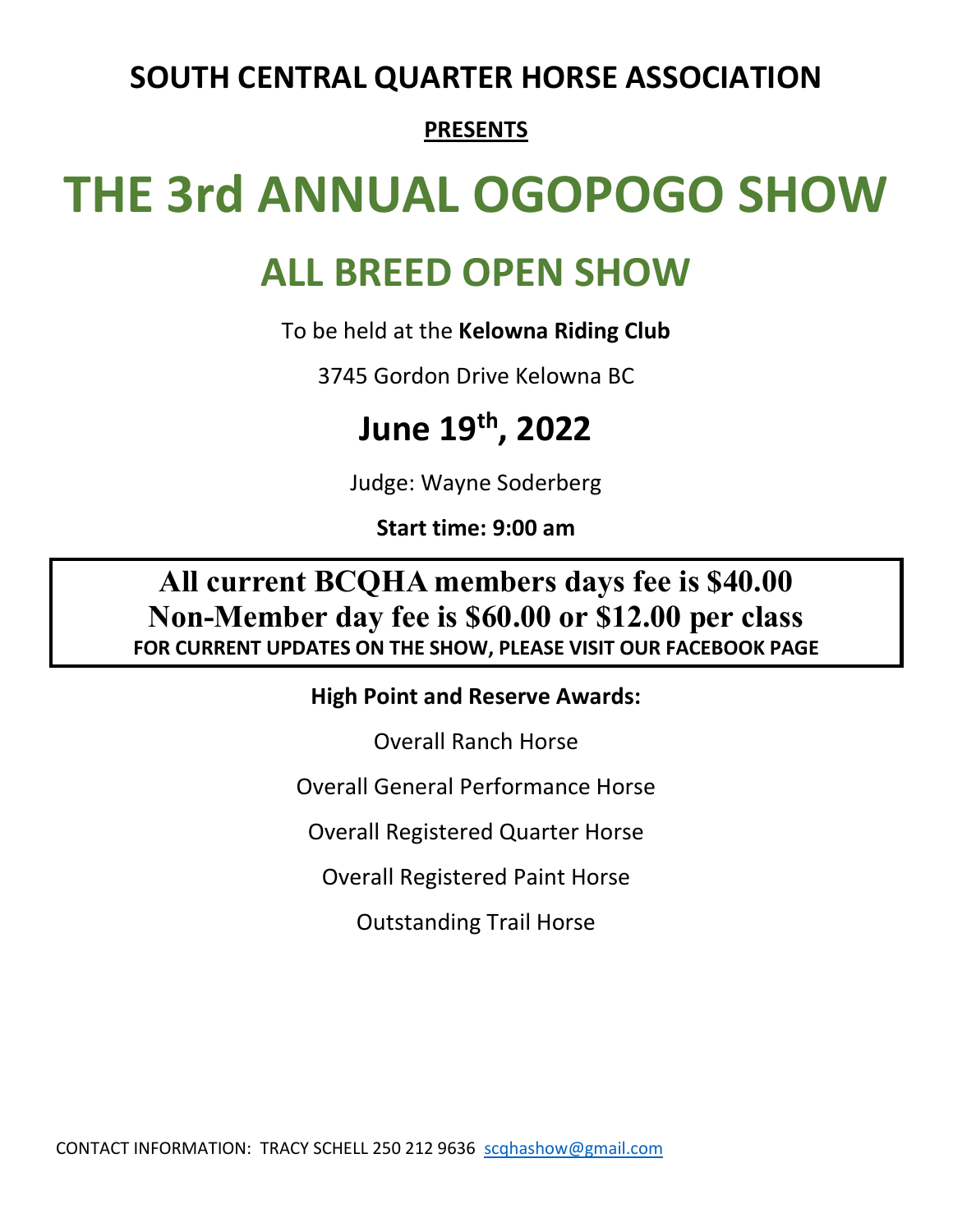## SOUTH CENTAL QUARTER HORSE ASSOCIATION

### **OGOPOGO SHOW**

To be held at the Kelowna Riding club

#### 3745 Gordon Drive Kelowna BC

#### June 19th, 2022

#### Judge: Wayne Soderberg

#### Start time: 9:00 am

- Halter Colts & Geldings 2 yrs & under 31 Ranch Rail Youth 14 18
- Halter Mares 2 yrs & under 32 Ranch Rail 19 & Over
- 
- 
- 
- 
- 
- 
- 
- 
- Hunter Under Saddle Youth All Ages W/T 41 Ranch Reining 19 & Over
- Hunter Under Saddle Youth 13 & Under 42 Ranch Reining Open
- 
- 
- Hunter Under Saddle 19 & Over W/T 45 Ranch Riding Youth 14 18
- 16 Hunter Under Saddle Green Horse 46 Ranch Riding 19 & Over
- Eng. Equitation Youth All Ages W/T 47 Ranch Riding 19 & Over W/T
- Eng. Equitation Youth 13 & Under 48 Ranch Riding Green Horse
- 
- 
- 21 Eng. Equitation 19 & Over W/T 51 Trail Youth 13 & Under
- 22 Western Pleasure Youth All Ages W/T 52 Trail Youth 14 18
- Western Pleasure Youth 13 & Under 53 Trail 19 & Over
- 24 Western Pleasure Youth 14 18 54 Trail 19 & Over W/T
- Western Pleasure 19 & Over 55 Ranch Trail Youth All Ages
- 26 Western Pleasure 19 & Over W/T 56 Ranch Trail Youth 13 & Under
- Western Pleasure Green Horse 57 Ranch Trail Youth 14 18
- Western Pleasure Jack Benny 49 & Over 58 Ranch Trail 19 & Over
- Ranch Rail Youth All Ages W/T 59 Ranch Trail 19 & Over W/T
- Ranch Rail Youth 13 & Under
- 
- 
- Halter Geldings 19 & over 33 Ranch Rail 19 & Over W/T
- Halter Mares 19 & over 34 Ranch Rail Green Horse
- Halter Geldings Youth All Ages 35 Western Horsemanship Youth All Ages W/T
- Halter Mares Youth All Ages 36 Western Horsemanship Youth 13 & Under
- Showmanship Youth 13 & Under 37 Western Horsemanship Youth 14 18
- Showmanship Youth 14 18 38 Western Horsemanship 19 & Over
- Showmanship 19 & Over 39 Western Horsemanship 19 & Over W/T
- Longeline Yearlings & 2yr olds 40 Ranch Reining Youth All Ages
	-
	-
- 13 Hunter Under Saddle Youth 14 18 43 Ranch Riding Youth All Ages W/T
- Hunter Under Saddle 19 & Over 44 Ranch Riding Youth 13 & Under
	-
	-
	-
	-
- Eng. Equitation Youth 14 18 49 In-Hand Trail Yearlings and 2yr olds
- 20 Eng. Equitation 19 & Over 50 Trail Youth All Ages W/T
	-
	-
	-
	-
	-
	-
	-
	-
	-